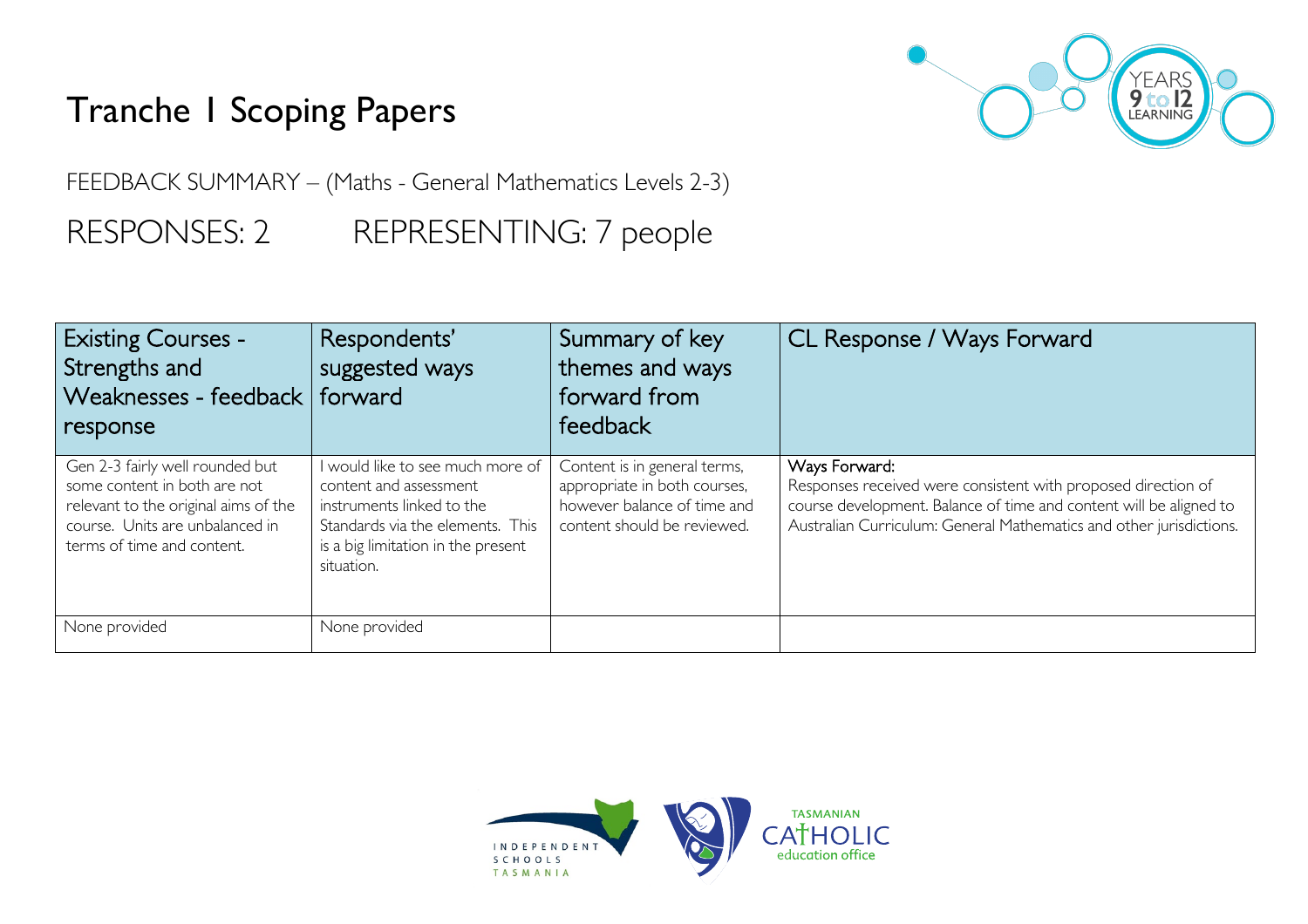| Course Rationale -<br>Feedback response | Respondents'<br>suggested ways<br>forward                                           | Summary of key<br>themes and ways<br>forward from<br>feedback                                                                                                                                                                                     | CL Response / Ways Forward                                                                                                                                           |
|-----------------------------------------|-------------------------------------------------------------------------------------|---------------------------------------------------------------------------------------------------------------------------------------------------------------------------------------------------------------------------------------------------|----------------------------------------------------------------------------------------------------------------------------------------------------------------------|
| Agree                                   | How does this fits into<br>Tasmanian situation?                                     | Questions raised relating<br>to generic aspects of the 9-12<br>Project:<br>Assessment of learning for<br>Level 2 and Level 3 courses<br>Tasmania context: 150 hour<br>courses and students ability<br>to study pre-tertiary<br>courses in Year II | Ways Forward:<br>FAQ developed from 9-12 Learning to address all general questions<br>relating to course design features and structural implications for<br>schools. |
| Agree                                   | How do students transition from<br>level 2 - 3. Is that an exam for<br>both levels? |                                                                                                                                                                                                                                                   | Ways Forward:<br>Assessment will be considered and planned during course<br>development.                                                                             |

The course rationale is appropriate and clearly describes:

- the intended audience,
- why the chosen content is important for students and outlines the broad scope of learning to be expected
- the particular skills knowledge and understandings students will develop

| Strongly Agree | Agree | Neither agree nor disagree | Disagree | Strongly disagree |
|----------------|-------|----------------------------|----------|-------------------|
|                |       |                            |          |                   |

## Ways Forward:

The response provided does not represent disagreement with proposed course rationale. Proceed as planned and gather more information to garner additional support.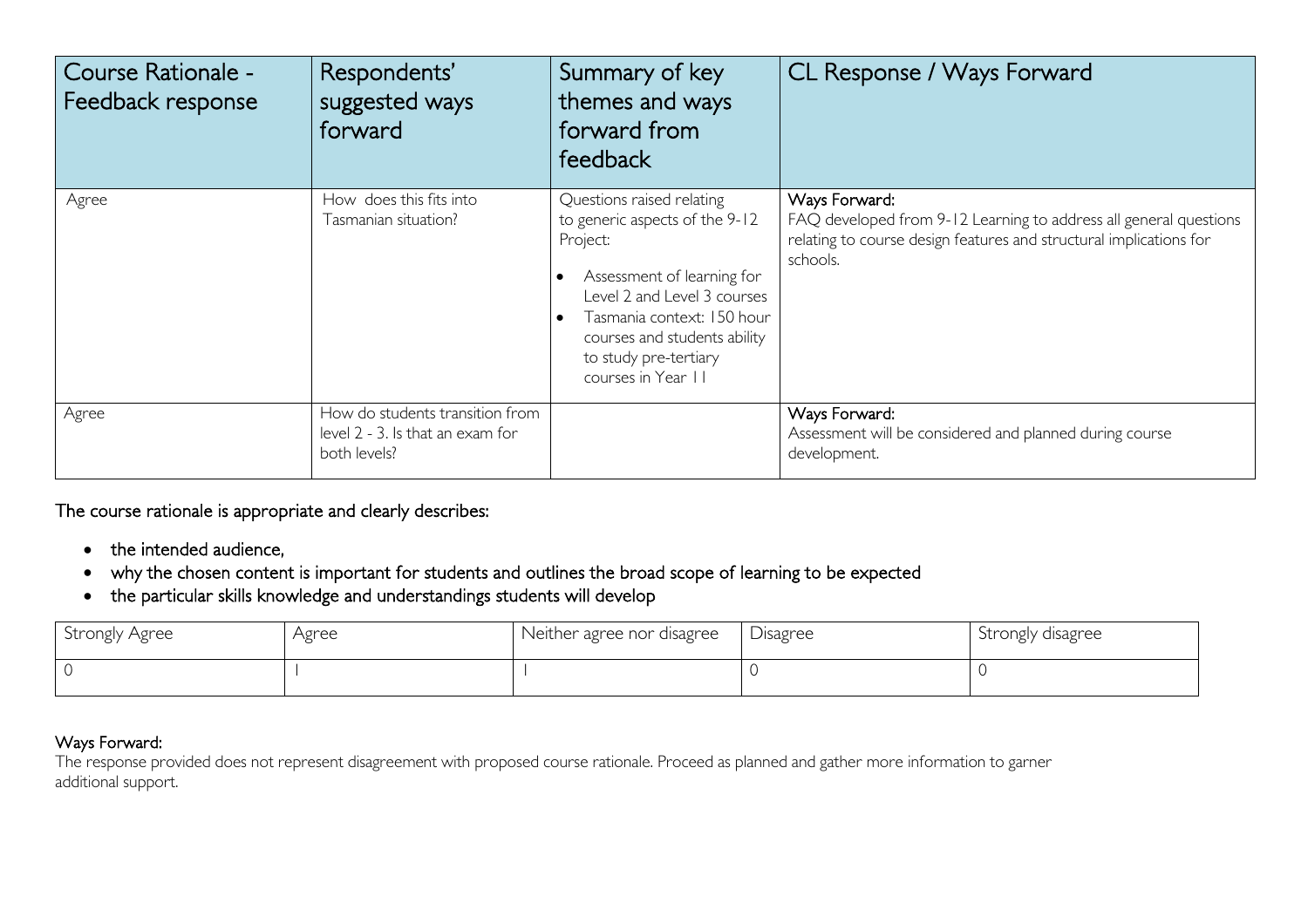## In considering the focus areas identified in the Years 9 to 12 Curriculum Framework and this course rationale, do you believe the course is placed in the appropriate focus area?

| Strongly Agree | Agree | Neither agree nor disagree | <b>Disagree</b> | Strongly disagree |
|----------------|-------|----------------------------|-----------------|-------------------|
|                |       |                            |                 |                   |

## Ways Forward:

All respondents indicate that the course rationale is placed in the appropriate focus area. Proceed with course development as planned.

| <b>General Capabilities -</b><br>Feedback response | Respondents'<br>suggested ways<br>forward           | Summary of key<br>themes and ways<br>forward from<br>feedback                                                                                                                                                 | CL Response / Ways Forward                                                                                                                                                                            |
|----------------------------------------------------|-----------------------------------------------------|---------------------------------------------------------------------------------------------------------------------------------------------------------------------------------------------------------------|-------------------------------------------------------------------------------------------------------------------------------------------------------------------------------------------------------|
| Yes                                                | Would like to see much more<br>detail in this area. | • The feedback was<br>divided regarding the<br>alignment of the course<br>with specific General<br>Capabilities.<br>No suggested ways forward<br>were suggested, however,<br>additional detail was<br>sought. | Ways Forward:<br>To seek further feedback from:<br>the LAG<br>stakeholders at the next formal course consultation<br>To provide further detail in future stages of the course development<br>process. |
| No                                                 | None provided                                       |                                                                                                                                                                                                               |                                                                                                                                                                                                       |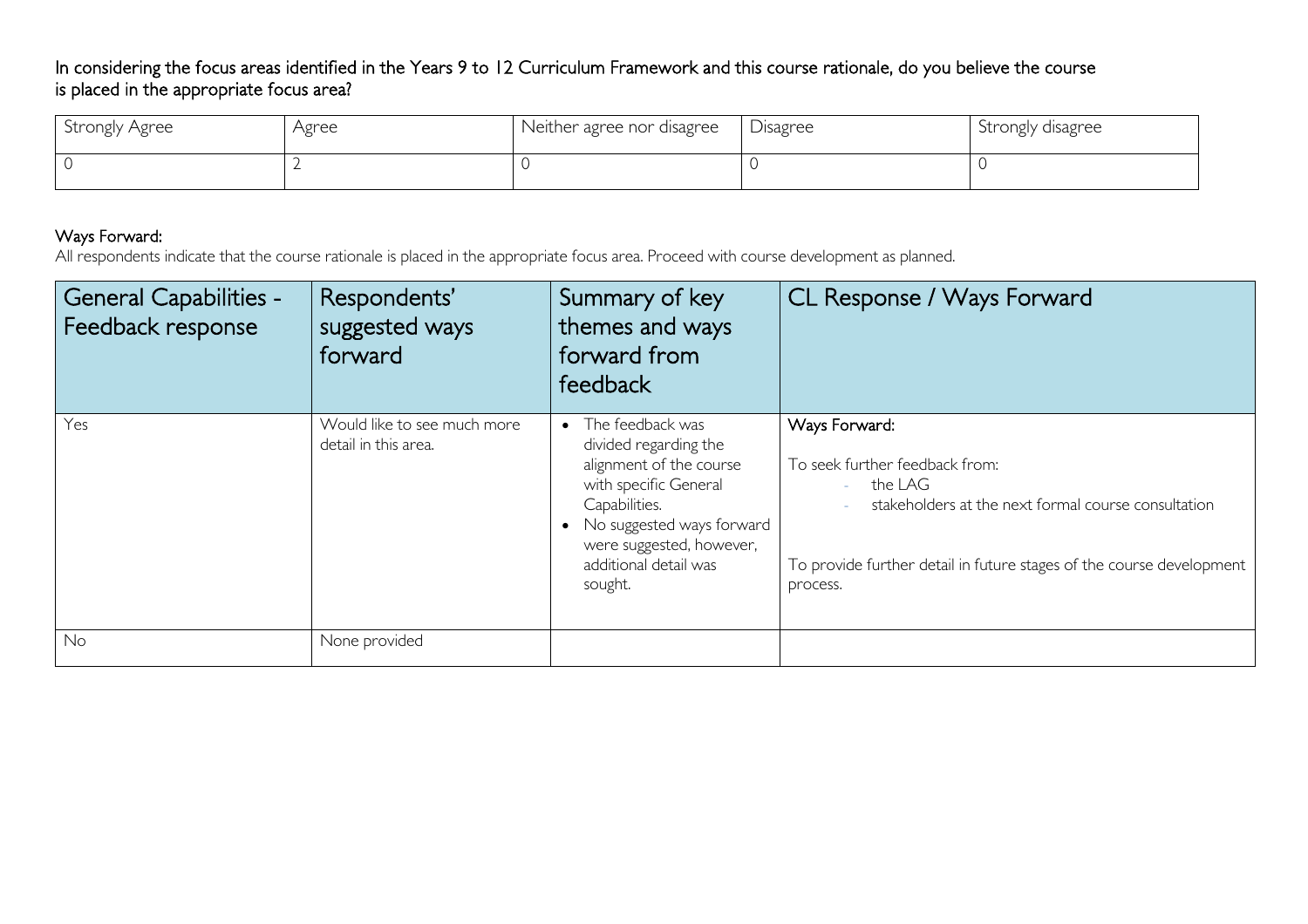| Cross Curriculum<br>Priorities - Feedback<br>response | Respondents'<br>suggested ways<br>forward | Summary of key<br>themes and ways<br>forward from<br>feedback | CL Response / Ways Forward                                                                                                                                                                                                                                       |
|-------------------------------------------------------|-------------------------------------------|---------------------------------------------------------------|------------------------------------------------------------------------------------------------------------------------------------------------------------------------------------------------------------------------------------------------------------------|
| Too early to get a full appreciation<br>of this       | None provided                             | Not able to provide<br>feedback on this to this<br>stage      | Ways Forward:<br>Course should be designed to enable flexibility regarding the<br>inclusion of Cross Curriculum Priorities:<br>as themes through which investigations or problems can be<br>framed<br>as optional lenses through which the content can be taught |
| None provided                                         | None provided                             |                                                               |                                                                                                                                                                                                                                                                  |

| Core concepts, big<br>ideas, essential learning<br>or important<br>considerations -<br>Feedback response                                                                                                                                                                         | Respondents'<br>suggested ways<br>forward | Summary of key<br>themes and ways<br>forward from<br>feedback                                                                                                                                                                                          | CL Response / Ways Forward                                                                                                                                                                                                                                                                                                                                                                                                                              |
|----------------------------------------------------------------------------------------------------------------------------------------------------------------------------------------------------------------------------------------------------------------------------------|-------------------------------------------|--------------------------------------------------------------------------------------------------------------------------------------------------------------------------------------------------------------------------------------------------------|---------------------------------------------------------------------------------------------------------------------------------------------------------------------------------------------------------------------------------------------------------------------------------------------------------------------------------------------------------------------------------------------------------------------------------------------------------|
| The scoping paper for Gen2-3<br>mentions Trig and world geometry<br>but world geometry is also in<br>Essentials 3.<br>I would not like to see only 7<br>criteria for Gen 3.<br>I would like to see much more of<br>content and assessment<br>instruments linked to the Standards | None provided.                            | Clarification of content<br>$\bullet$<br>including:<br>the relationship to the<br>content in other<br>courses<br>a desire for consistency<br>in the length and depth<br>of content in each<br>topic<br>a clear connection and<br>line of sight between | Response:<br>General Mathematics 2 will study applications of trigonometry<br>and geometry but World Geometry will not be covered in this<br>course and was erroneously included in the Scoping Paper.<br>Students who complete General Mathematics 2 would not be<br>precluded from studying Mathematical Methods Level 3, but<br>consideration would need to be given based upon student<br>attainment and other factors including intended pathways. |